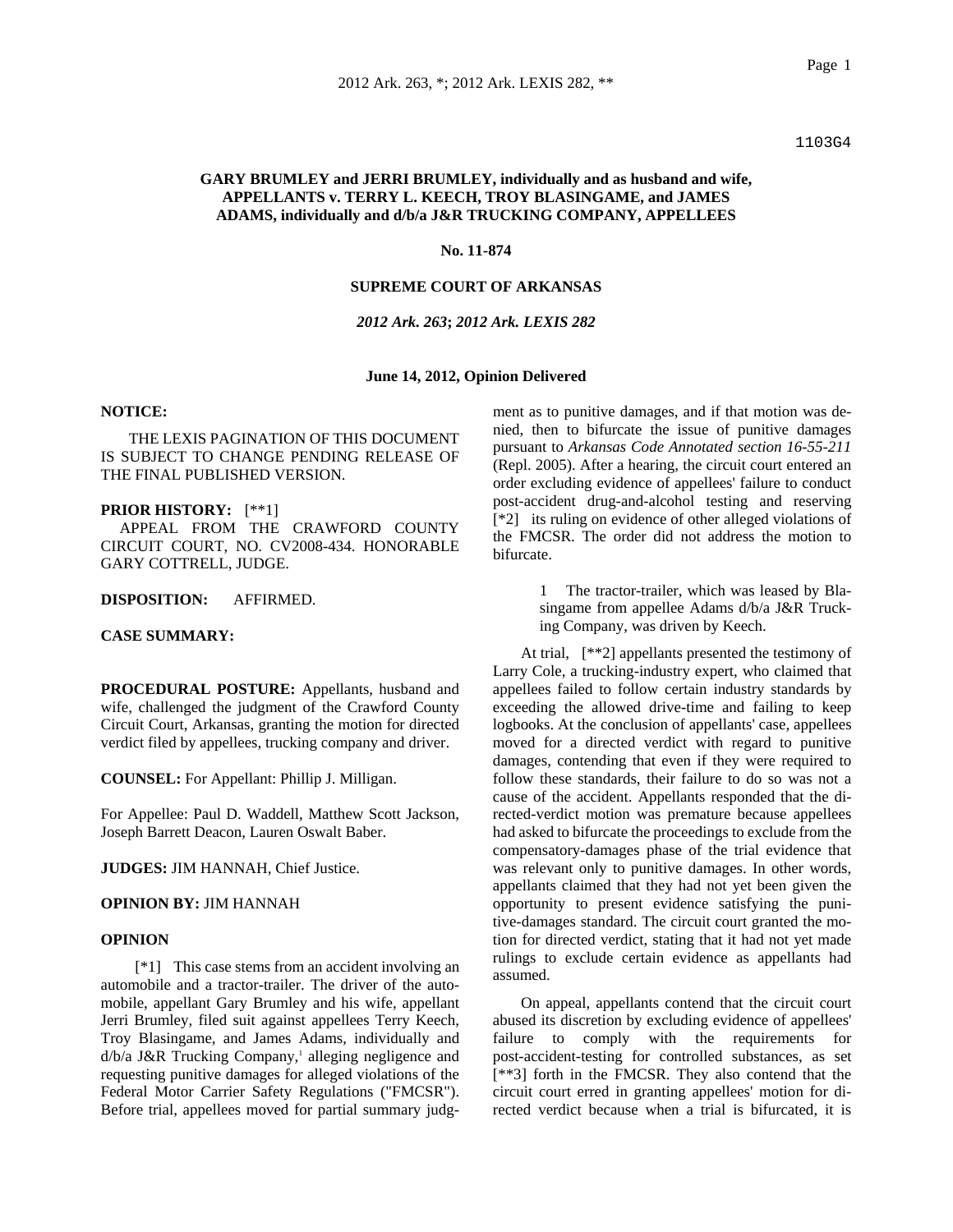improper to enter a directed verdict on a punitive-damages claim at the close of the compensatory-damages phase of the trial. We affirm the circuit court.

Appellants first contend that the circuit court abused its discretion by excluding [\*3] evidence of appellees' failure to comply with the FMCSR for post-accident-testing for controlled substances. Appellees respond that the circuit court's decision to exclude evidence related to those regulations was proper because the conduct alleged to constitute FMCSR violations was not causally related to the accident.

[HN1] The decision to admit or exclude evidence is within the sound discretion of the circuit court, and we will not reverse that decision absent a manifest abuse of discretion. *See, e.g., Yeakley v. Doss, 370 Ark. 122, 257 S.W.3d 895 (2007)*. The standard for awarding punitive damages is set forth in *Ark. Code Ann. § 16-55-206* (Repl. 2005):

> [HN2] In order to recover punitive damages from a defendant, a plaintiff has the burden of proving that the defendant is liable for compensatory damages [\*\*4] and that either or both of the following aggravating factors were present and related to the injury for which compensatory damages were awarded:

> (1) The defendant knew or ought to have known, in light of the surrounding circumstances, that his or her conduct would naturally and probably result in injury or damage and that he or she continued the conduct with malice or in reckless disregard of the consequences from which malice may be inferred; or

> (2) The defendant intentionally pursued a course of conduct for the purpose of causing injury or damage.

[HN3] Punitive damages may be awarded when a tortfeasor has acted with malice, intent to cause injury, or with conscious indifference such that malice could be inferred. *E.g., S. Cnty., Inc. v. First W. Loan Co., 315 Ark. 722, 871 S.W.2d 325 (1994)*. In law, malice is not necessarily personal hate; it is, rather, an intent and disposition to do a wrongful act greatly injurious to another. *E.g., Fegans v. Norris, 351 Ark. 200, 89 S.W.3d 919 (2002)*.

The circuit court excluded evidence of appellees' failure to comply with the post-accident-testing requirements based on its finding that the evidence was "not the type of  $[4]$  conduct in which malice can  $[be]$   $[4*5]$  inferred." Appellants assert that evidence of appellees' failure to comply with the FMCSR post-accident-testing requirements, *see 49 C.F.R. § 382.303*, is evidence of conscious indifference such that malice could be inferred and would support a punitive-damages award.

[HN4] The FMCSR apply to "all employers, employees, and commercial motor vehicles, which transport property or passengers in interstate commerce." *49 C.F.R.*  § 390.3(a).<sup>2</sup> Pursuant to the post-accident controlled-substances testing requirements of the FMCSR,

> [HN5] (b) As soon as practicable following an occurrence involving a commercial motor vehicle operating on a public road in commerce, each employer shall test for controlled substances for each of its surviving drivers:

> (1) Who was performing safety-sensitive functions with respect to the vehicle, if the accident involved the loss of human life; or

> (2) Who receives a citation within thirty-two hours of the occurrence under State or local law for a moving traffic violation arising from the accident, if the accident involved:

> (i) Bodily injury to any person who, as a result of the injury, immediately receives medical treatment away from the scene of the accident; or

> (ii) One or more motor [\*\*6] vehicles incurring disabling damage as a result of the accident, requiring the motor vehicle to be transported away from the scene by a tow truck or other motor vehicle.

. . . .

 [\*5] (d)(2) Controlled substance tests. If a test required by this section is not administered within 32 hours following the accident, the employer shall cease attempts to administer a controlled substances test, and prepare and maintain on file a record stating the reasons the test was not promptly administered. Records shall be submitted to the FMCSA upon request.

*49 C.F.R. § 382.303*.

2 We note appellees' threshold argument is that the post-accident-testing requirements are inap